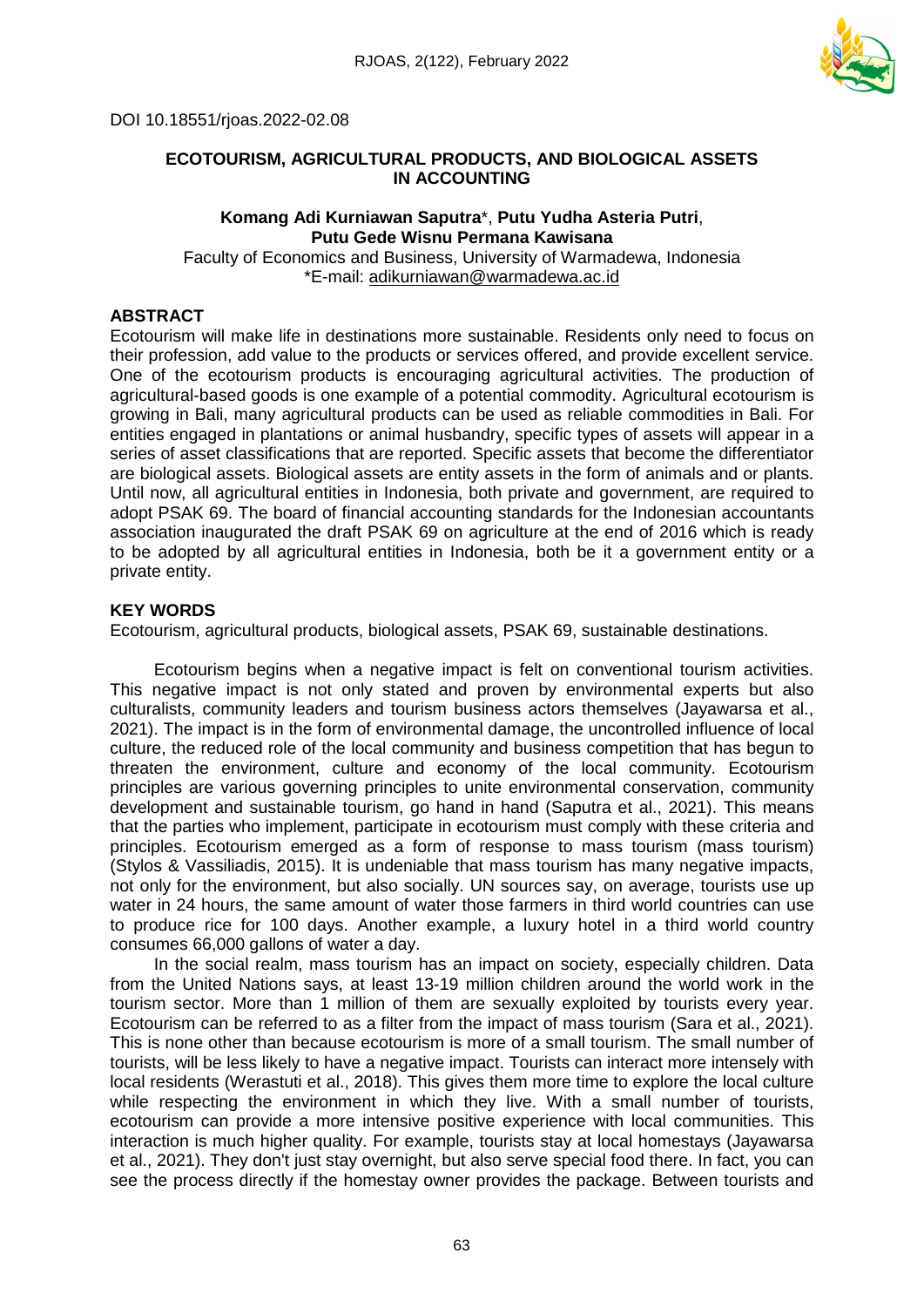

homestay owners can exchange knowledge and experience (Lesmana & Sugiarto, 2021; Sara & Saputra, 2021).

Ecotourism conditions the community in the destination and its surroundings to turn on their local potentials (Jayawarsa et al., 2021). This is slightly different from mass tourism, which tends to make people there change professions because they are tempted by abundant money. On the other hand, ecotourism will make life at the destination more sustainable (Bhochhibhoya et al., 2020). Residents only need to focus on their profession, add value to the products or services offered, and provide excellent service. One of the ecotourism products is encouraging agricultural activities. Agricultural products have a special attraction in the ecotourism sector in Bali in general (Milanés Batista et al., 2020; K.A.K. Saputra, 2021).

In Bali Province, agricultural products are the driving force for the ecotourism business. For Indonesia itself, it is one of the agrarian countries that is able to produce agricultural products up to 14.43% to 15% of the total value of gross domestic product or PDM. For this reason, the agricultural sector in Indonesia is one of the keys to economic strength. Basically, agricultural science only covers five sectors in general, which includes food crops, forestry, plantation, animal husbandry, and fisheries sectors (Mahmud & Riley, 2021). These products support each other in the context of ecotourism. However, in the course of its journey it is not allowed to exploit nature for business purposes, so special treatment is needed to protect these biological assets. Assets owned by agricultural entities have differences with entities engaged in services and other fields (Popescu, 2014). Agricultural entities are seen from their biological asset management activities and biological transformation of plants to produce a product that can be consumed or processed further. Because it undergoes a biological transformation, an accounting model is needed in the concept of recognition and measurement to disclosure that can show the value of an asset fairly in accordance with its contribution in generating a stream of economic benefits for the entity itself (Xu et al., 2020). Management of biological assets must refer to the applicable financial accounting standards (SAK) to produce good quality financial information so that it is useful in decision making (Murti et al., 2018).

International accounting standard (IAS) 41 is a standard that regulates all agricultural activities such as animal husbandry, agriculture, and plantations (Rodríguez Bolívar et al., 2015). However, over time the process of convergence to international financial reporting standards (IFRS) led to the revision of all applicable financial accounting standards. The purpose of IAS 41 is to establish accounting standards for activities in the agricultural and plantation sectors. With the convergence of IFRS which is a must, IAS 41 continues to change so that PSAK 69 appears which in detail regulates the accounting process of agricultural entities by adjusting existing practices in Indonesia.

### **LITERATURE REVIEW**

Ecotourism conditions the community in the destination and its surroundings to turn on their local potentials (Jayawarsa et al., 2021). This is slightly different from mass tourism, which tends to make people there change professions because they are tempted by abundant money (A.Yoeti & Gunadi, 2013). On the other hand, ecotourism will make life at the destination more sustainable. Residents only need to focus on their profession, add value to the products or services offered, and provide excellent service. Ecotourism is one of the activitie[stouristi](https://id.wikipedia.org/wiki/Pariwisata)nsightf[ulenvironmentb](https://id.wikipedia.org/wiki/Lingkungan)y prioritizing aspectsnature [conservation,](https://id.wikipedia.org/w/index.php?title=Konservasi_alam&action=edit&redlink=1) aspects of socio-cultural economic empowerment of local communities as well as aspects of learning and education (Deininger et al., 2019; Mihalič et al., 2012).

Ecotourism begins when a negative impact on conventional tourism activities is felt. This negative impact is not only stated and proven by environmental experts but also culturalists, community leaders and tourism business actors themselves (Gupta et al., 2019; Tresna & Nirmalasari, 2018). The impact is in the form of environmental damage, the uncontrolled influence of local culture, the reduced role of the local community and business competition that has begun to threaten the environment, culture and economy of the local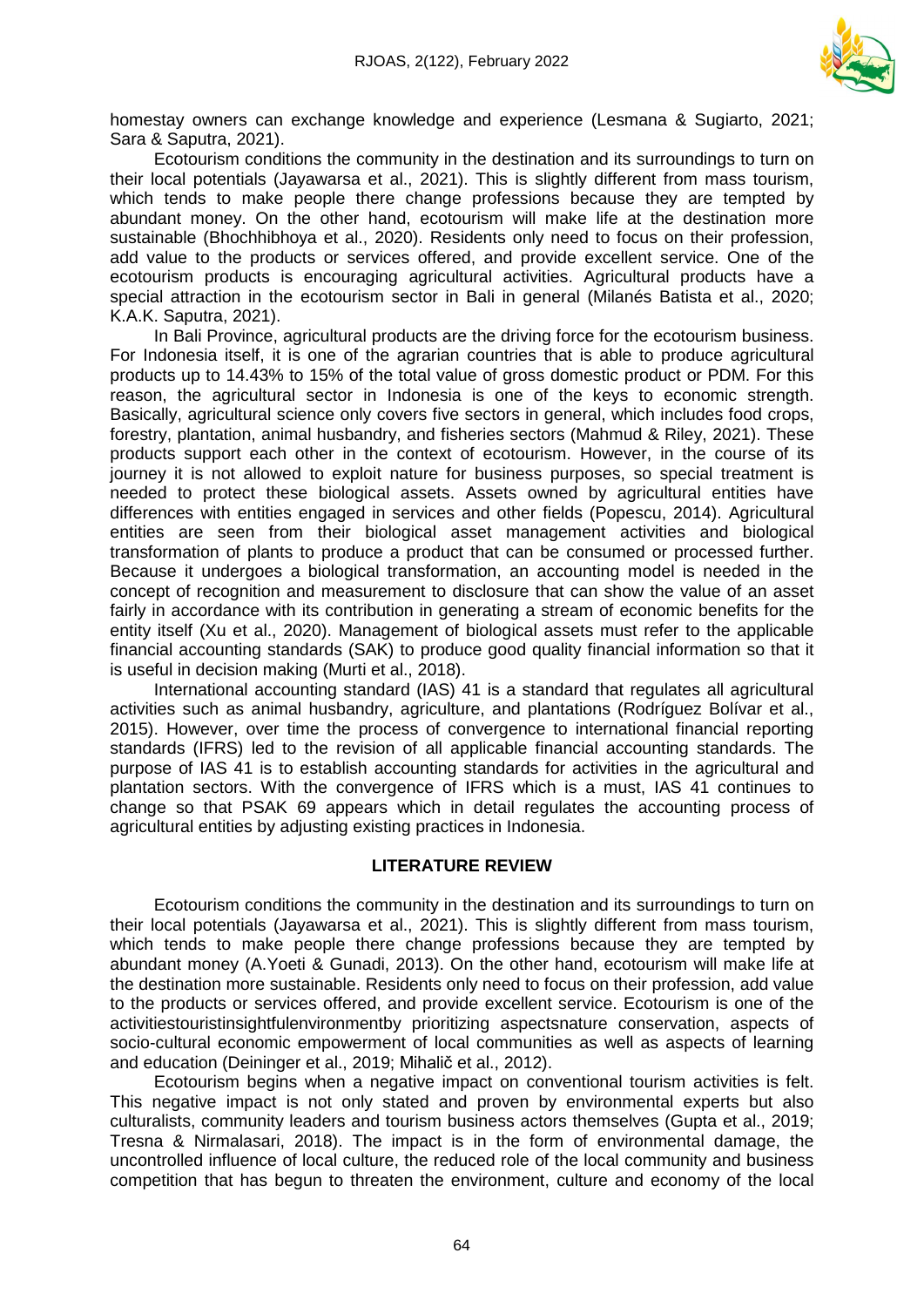

community. Initially, ecotourism was carried out by bringing tourists to exotic natural attractions in an environmentally friendly way (Atmadja et al., 2016; Atmadja & Saputra, 2014; Dewi, 2014). The visit process that previously spoiled tourists but had a negative impact on the environment began to be reduced.

The broad definition of agriculture is an effort to produce or make food, food, fiber and other products in the agricultural sector that require human labor, which includes certain types of plants and the addition of various local animals (Dobre et al., 2014; Hardy et al., 2020). There are also experts who argue that the notion of agriculture is a science and practice in the world of agriculture, including cultivation to grow plants and raise animals in order to produce various foodstuffs and other products needed for human life (Sutawa, 2012; Xu et al., 2020). So, the notion of agriculture is a branch of biology to be able to use biological resources more optimally and optimally. Agricultural economics is an effort to optimize the economy by empowering the agricultural sector, including the cultivation of plants or livestock, including the use of microorganisms in product processing (Şerbu, 2014). Agricultural economics also defined as the application of economic methods to optimize decisions made by agricultural producers (Popescu, 2014). The production of agriculturalbased goods is one example of a potential commodity. For example, the production of wood, animal skins, and food products. As a commodity, wood is no longer in doubt. Wooden furniture products can be sold at very high prices, especially when equipped with exotic Indonesian carvings. Generally, wooden furniture products are more in demand because their quality is more durable than other materials (Acar & Uzunlar, 2014; Turner & Guilding, 2013). This is of course proportional to the selling price. In addition to wood, animal skins which are used as materials for bags or other fashion accessories are also products that are quite attractive to the market. In fact, products from animal skins can be valued in the tens to hundreds of millions if they are produced by well-known brands. Despite the great economic potential, the production of wood and animal skins needs to consider ethical aspects and environmental sustainability. Therefore, boosting this sector must be done responsibly (George et al., 2012; Pranita, 2016).

Biological assets are assets, in the form of inventories, fixed assets and investments, that are alive and undergo a natural physical transformation, reported at fair value less costs of disposal for non-bearer-plant biological assets according to IAS 41, reported under IAS 16 on PPE for bearer group biological assets plants (Menezes & Cunha, 2016; Tisdell, 2005). The theory of accounting-change-form, economic status and market value, is accretion accounting for biological assets, in the form of accounting recognition for changes in market value due to physical transformation (grow or shrink, breed, age/age has not been productive/productive/post-productive) (Perdana et al., 2020). Biological assets, economic capability/capacity as a bearer plant and an increase in economic value as a plant/cut animal, an increase in the economic value of bottled wine supplies due to the annual fermentation process for decades (Yurniwati et al., 2018).

Biological Assets is the translation of the title of Biological Assets version of IFRS and IPSAS, are assets in the form of animals or plants, which live, transform and/or reproduce naturally (Van Biljon, & Scott, 2019). As assets on the balance sheet, biological assets can appear in the biological asset inventory, biological fixed assets and biological investments. Physically-transforming Biological Stocks are separate from Agricultural Stocks which are assumed to stop physically transforming. Agricultural activities include livestock growing, forestry, harvesting, plantations, flower gardens (floriculture) and aquaculture. Living assets (biological assets) produce agricultural products at harvest, harvest is defined as the separation (detachment) of products from a biological asset (Rocha et al., 2016; Utami & Prabaswara, 2020).

### **RESULTS AND DISCUSSION**

Ecotourism is a tourism sector that has the potential as a supporter of the national economy, from ecotourism can also be used by local governments to increase their own local revenue. With this sector, besides being able to absorb workers, it can also be a good source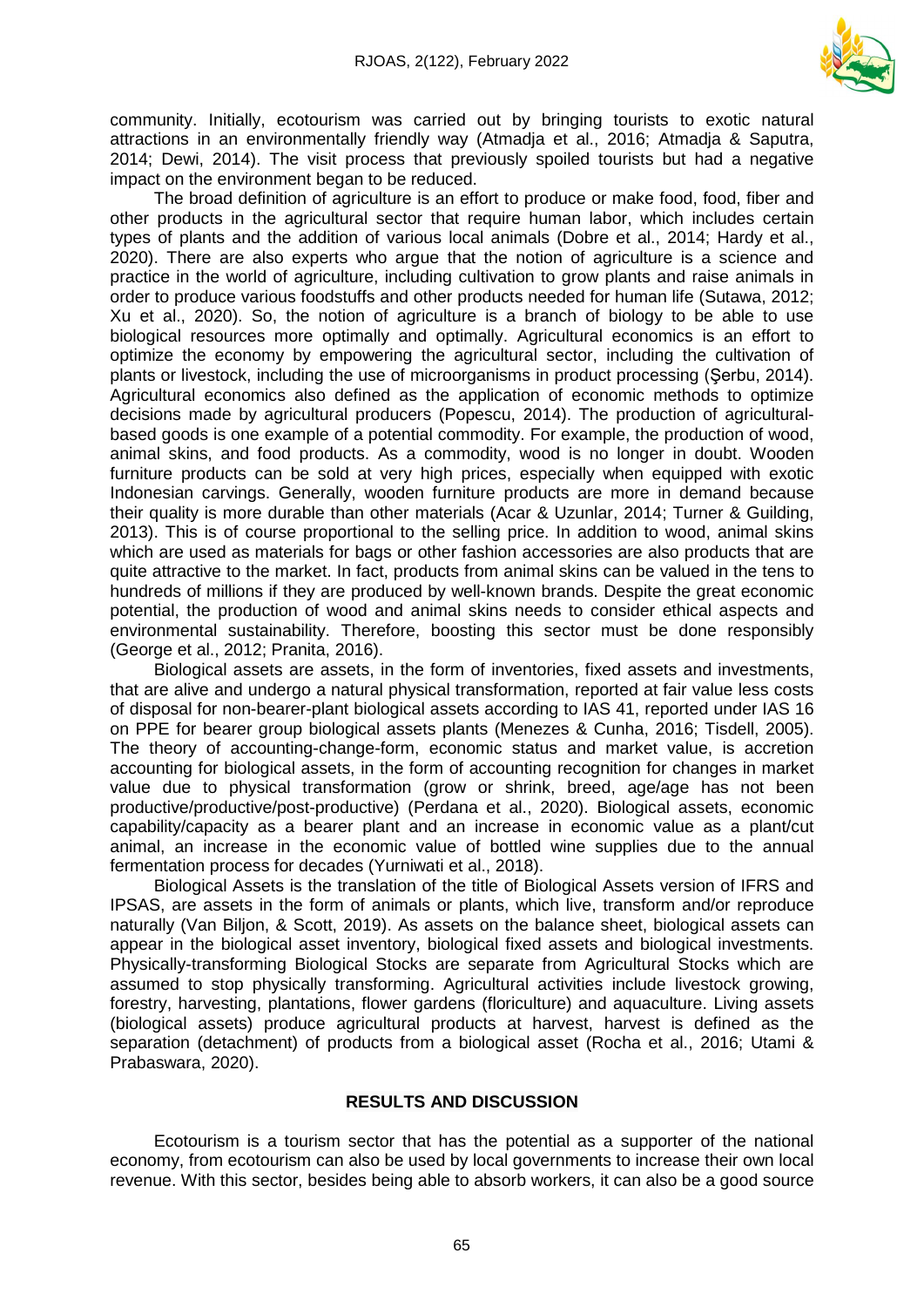

of foreign exchange earners, and is also able to encourage developments in investment (García-Frapolli et al., 2007). To further expand this sector, the Government is working hard to develop plans and various policies that can encourage the progress of this sector. One of the policies made by the Government is to explore, inventory and promote existing tourist objects so that tourist interest is higher. There are several main things from ecotourism including the sustainability of nature, providing benefits in the economic aspect, and society accepts it into its environment. According to Permendagri (2009) Number 33 of 2009 concerning Guidelines for the Development of Ecotourism in the Regions, it has motivated local governments to develop ecotourism which has become a part of tourism activities in Indonesia. This regulation explains that ecotourism is the potential of natural resources, the environment, as well as the uniqueness of nature and culture which is a leading sector of the region that has not been developed optimally (Trujillo, 1998).

Optimal development of ecotourism in the region requires a strategy of planning, utilization, control, institutional strengthening, and community empowerment by taking into account economic, social, ecological principles, as well as involving stakeholders in managing ecotourism potential (Kuo et al., 2006). Ecotourism is one of the businesses that prioritizes various tourism products based on natural resources, management of ecotourism to minimize impacts on the environment, education based on the environment, contribution to conservation efforts and improving welfare for local communities. Thus, there are 3 aspects that must be met in the development of ecotourism in a tourist area, namely: education, local community welfare, and environmental conservation (Lonn et al., 2018).

The development of environment-based tourism or ecotourism can be a guide in utilizing the tourism sector and can be used as an attraction for an area to increase regional income, invite private investors, complete infrastructure facilities, develop transportation facilities and can also develop a code of ethics for ecotourism to prevent damage to natural resources and the environment that exist today (Winkler, 2011). Ecotourism in Bali is very diverse including agricultural ecotourism, marine ecotourism, cultural ecotourism. One of the ecotourism that is the focus of the government to be developed is agricultural ecotourism of dragon fruit plantations. This is because Bali is one of the dragon fruit-producing cities in Indonesia whose sales have reached overseas such as Singapore, Malaysia, China.

Agricultural ecotourism is growing in Bali, many agricultural products can be used as reliable commodities in Bali, besides dragon fruit, other agricultural products are also developing such as strawberries, grapefruit, Bali salak, Bali cattle, and so on. Bali does have extraordinary agricultural characteristics. In order to avoid extinction or exploitation, massive protection of these agricultural products is needed (Sutawa, 2012).

*Getting to Know Biological Assets and Agricultural Products.* Until now, the accounting treatment of animals or plants controlled by both the central and local governments is recorded as inventories or other fixed assets in the balance sheet. In addition, animals and plants are also recorded as extra-compatible assets that are not reported in the balance sheet if their value is below the minimum capitalization value (Mulawarman, 2019). These animals and plants are quite large in quantity and the rupiah value is quite large (Stanojević et al., 2010).

Based on the 2019 Audited Ministry of Agriculture Financial Report, for livestock only as part of the Other Inventory account, it was recorded at 39.9 billion rupiah. Meanwhile, based on the 2019 audited local government financial reports, the scope of East Kalimantan, animals and plants recorded as inventories amounted to 5.7 billion rupiah. The presentation of internal animals and plants as components of Inventories and Other Fixed Assets on the balance sheet illustrates the existence of gaps in standard setting regarding biological assets, especially in products from livestock and plants. Departing from this thought, the Government Accounting Standards Committee (KSAP) proposed a draft accounting standard regarding agriculture. The draft has reached the stage of a public hearing held by KSAP recently (Barton, 2011; Murti et al., 2018). The design limits the scope to biological assets and agricultural products only. Although closely related to biological assets and agricultural products, productive crops and processed products are not included in the regulation (Van Biljon, & Scott, 2019).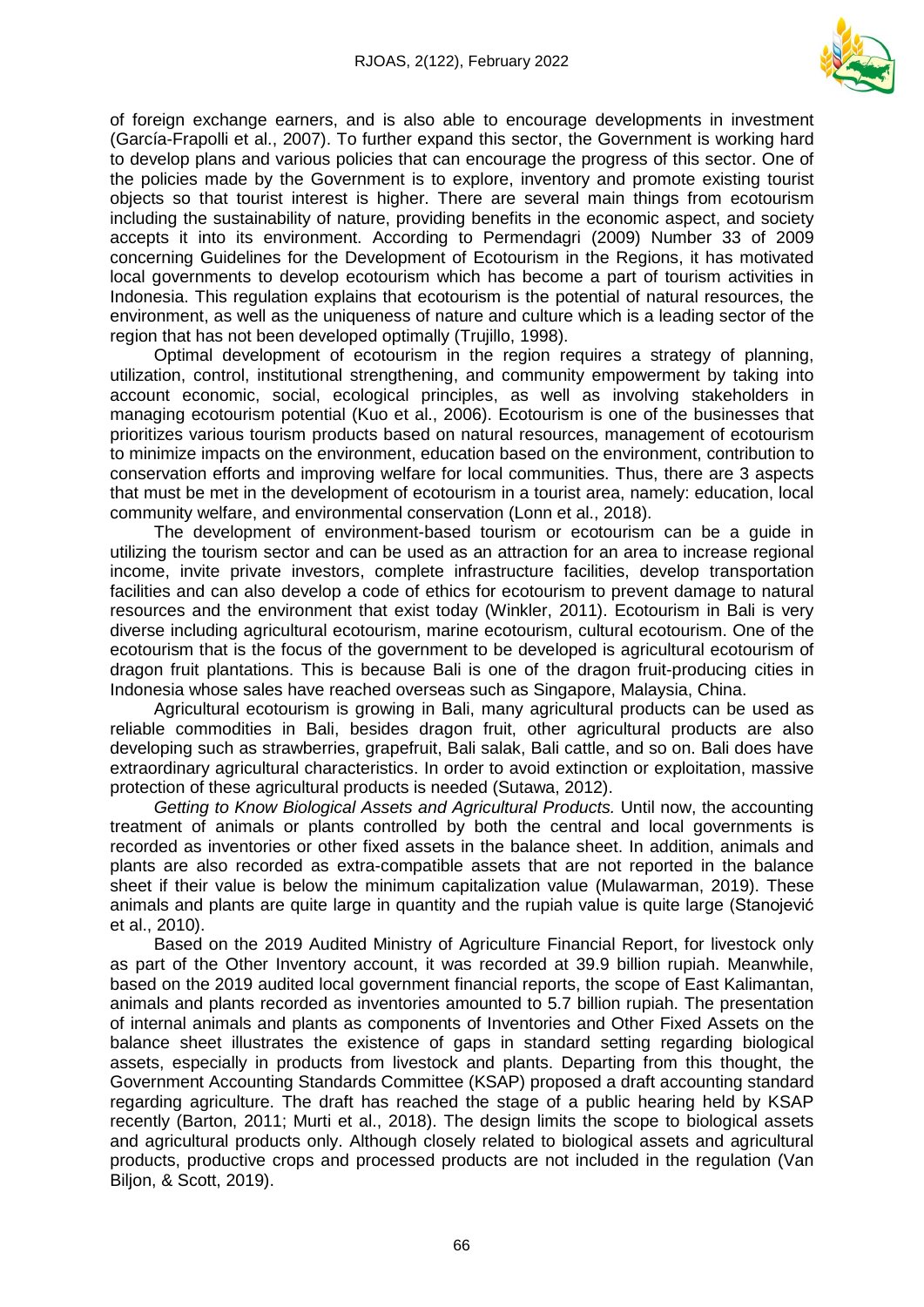

For entities engaged in plantations or animal husbandry, specific types of assets will appear in a series of asset classifications that are reported. Specific assets that become the differentiator are biological assets (Lai et al., 2005). Biological assets are entity assets in the form of animals and or plants (IAS 41). The special characteristic inherent in biological assets lies in the process of transformation or biological change of these assets until the time when these assets can be consumed or further managed by the entity. Biological transformation consists of processes of growth, degeneration, production, and procreation that cause qualitative and quantitative changes in the life of these animals and plants (Mondelli & Klein, 2014). Biological assets can produce new assets that are realized in agricultural produce or in the form of additional biological assets in the same class (Yurniwati et al., 2018).

Live animals or plants are biological assets. However, if the live animals or plants are used for research, education, transportation, entertainment, recreation, surveillance activities or other activities that are not agricultural activities, they are excluded from this draft standard. Agricultural activity itself is the management of biological transformation and yield of a biological asset carried out by an entity or government (Kartikasari et al., 2021). This management is carried out for the sale, distribution, or conversion into agricultural products or into additional biological assets (Rocha et al., 2016; Utami & Prabaswara, 2020).

Thus, the main difference between biological assets and other assets such as fixed assets is that there is a biological transformation. Biological transformation consists of the process of growth, degeneration, reproduction, and production and something that results in change, which results in qualitative or quantitative changes in a biological asset such as wool from fleece and ripe corn ready for harvest (Vijay, 2020). Growth is characterized by an increase in the quantity or improvement in the quality of animals and plants. For example, for beef cattle there is an increase in body weight as the cow ages. Decline is characterized by a decrease in the quantity or quality of life of an animal or plant. For example, dairy cows have decreased milk quality or have less milk production (Carolina & Kusumawati, 2020). In everyday language that is easier to understand, biological transformation manifests in cultivation. Some of the activities included in agricultural activities include animal husbandry, forestry, annual or annual crops, cultivation of plantation crops, flower cultivation, and aquaculture, including other aquatic biota such as seaweed, pearls, shellfish, coral reefs, lobsters, and similar biota.

*Biological Assets According to Accounting Standards.* Biological assets and agricultural products are recognized if and only the entity or in this case the government controls the assets. Fish in the sea is an example of a biological asset that is not under government control. Biological assets are measured at initial acquisition and at the reporting date while agricultural products are at harvest. Both are recorded using fair value less costs to sell. Fair value can refer to price rates set by the government, usually grouped by age or quality (Vijay, 2020).

Biological assets will be presented in two categories, namely immature which means immature and mature which means mature. Eggs/embryos and seeds/tissue culture/cuttings are not recorded as biological assets (Vijay, 2020). Biological assets will be classified as non-current assets on the balance sheet. However, there are entries to be presented as current assets for biological assets that have a life of less than one year.

Disclosure of animals and plants as biological assets and agricultural products in the financial statements of the central and local governments will assist the government in making decisions so that a policy is right on target. There are at least two benefits (Vijay, 2020). First, export and import policies related to animals and plants as well as agricultural products can be more measured so that domestic needs are met but still have competitiveness abroad. Second, to support food estate, which is a concept of food development carried out by integrating agriculture, plantations, and livestock in an area as a national food security program (Noviari et al., 2021).

Accounting standards are a frame of reference in procedures relating to the presentation of financial statements. This standard is needed to equate procedures in all matters related to financial reporting so that financial statements produced by entities can be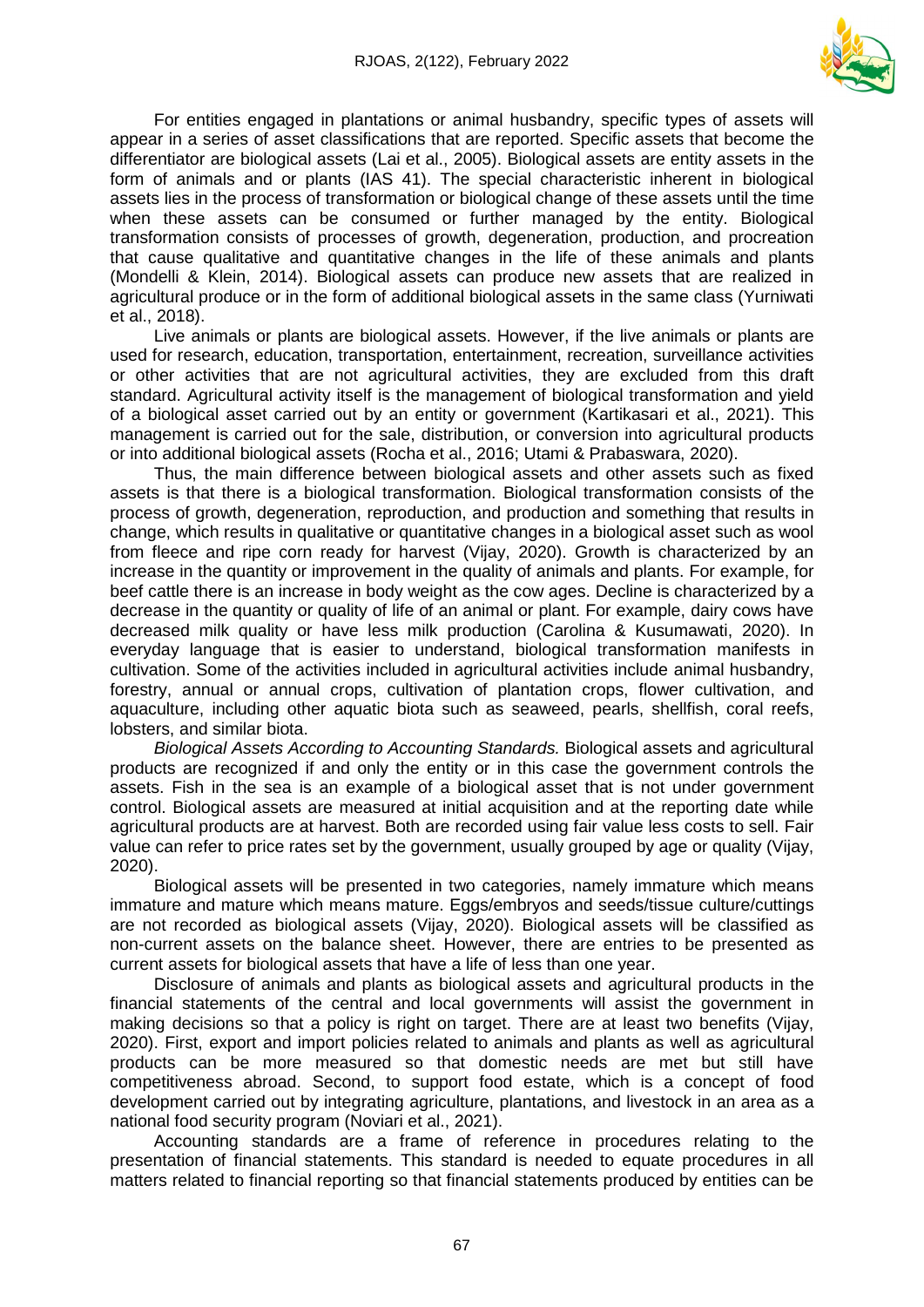

compared and analyzed for the benefit of users of financial statements (Noviari et al., 2021). The implementation of accounting standards is binding so that the financial statements are avoided from biased presentation. In Indonesia itself, in practice there are two accounting standards, namely Government Accounting Standards (SAP) and Financial Accounting Standards (SAK). SAP are accounting principles applied in compiling and presenting Government Financial Reports consisting of Central Government Financial Reports and Regional Government Financial Reports (Sayekti et al., 2018). SAP currently in force in Indonesia is set forth in a government regulation, namely Government Regulation No. 71 of 2010. Meanwhile, SAK is a standard method and format for presenting information on financial statements of a business activity. Biological assets such as animals and plants are not specifically regulated in PP 71 of 2010. In PSAP 05 on Inventories, animals and plants are mentioned in paragraph 34 as one of the categories of supplies, namely animals and plants for sale or delivery to the public. Thus, for animals and plants to be sold or delivered to the public, the accounting treatment follows the accounting treatment for inventories (Stiefania, 2021).

In general, ED PSAK 69 stipulates that biological assets or agricultural products are recognized when they meet some of the same criteria as asset recognition criteria. These assets are measured at initial recognition and at the end of each financial reporting period at fair value less costs to sell. Gains or losses arising from changes in the fair value of assets are recognized in profit or loss in the period in which they are incurred. An exception is given when fair value clearly cannot be measured reliably for animals and plants to be sold or delivered to the public, the accounting treatment follows the accounting treatment for inventories. In general, ED PSAK 69 stipulates that biological assets or agricultural products are recognized when they meet some of the same criteria as asset recognition criteria (Simanjuntak et al., 2020). These assets are measured at initial recognition and at the end of each financial reporting period at fair value less costs to sell. Gains or losses arising from changes in the fair value of assets are recognized in profit or loss in the period in which they are incurred. An exception is given when fair value clearly cannot be measured reliably. for animals and plants to be sold or delivered to the public, the accounting treatment follows the accounting treatment for inventories. These assets are measured at initial recognition and at the end of each financial reporting period at fair value less costs to sell (Stiefania, 2021). Gains or losses arising from changes in the fair value of assets are recognized in profit or loss in the period in which they are incurred. An exception is given when fair value clearly cannot be measured reliably (Sayekti et al., 2018).

PSAK 69 provides an exception for earning assets that are excluded from the scope. The accounting arrangement for earning assets refers to PSAK 16: Fixed Assets. PSAK 69 does not regulate the processing of agricultural products after harvest. For example, processing grapes into wine and wool into yarn. ED PSAK 69: Agriculture adopted all the arrangements in IAS 41 Agriculture as of 1 January 2016, except for a few things. IAS 41 Agriculture is a standard issued by the International Accounting Standard Board (IASB) in 2000 which aims to provide guidelines for accounting treatment and disclosures related to agricultural activities. The definition of agricultural activity is the entity's management of the biological transformation of animals or plants for sale, into agricultural products, or become additional biological assets. This IAS 41 applies to biological assets that are to be harvested only until harvest time, although certain post-harvest processing activities can be considered as a natural continuation of agricultural activities. Furthermore, the harvest is treated in accordance with IAS 2 – Inventory which uses fair value as the initial cost of inventories (Maurits et al., 2021).

Until now, all agricultural entities in Indonesia, both private and government, are required to adopt PSAK 69. The board of financial accounting standards for the Indonesian accountants association, inaugurated the draft PSAK 69 on agriculture at the end of 2016 which is ready to be adopted by all agricultural entities in Indonesia, both be it a government entity or a private entity. This PSAK 69 came into effect in January 2018, this standard has more detailed characteristics in the grouping and measurement of agricultural products which contains accounting treatment for the agricultural sector which includes recognition,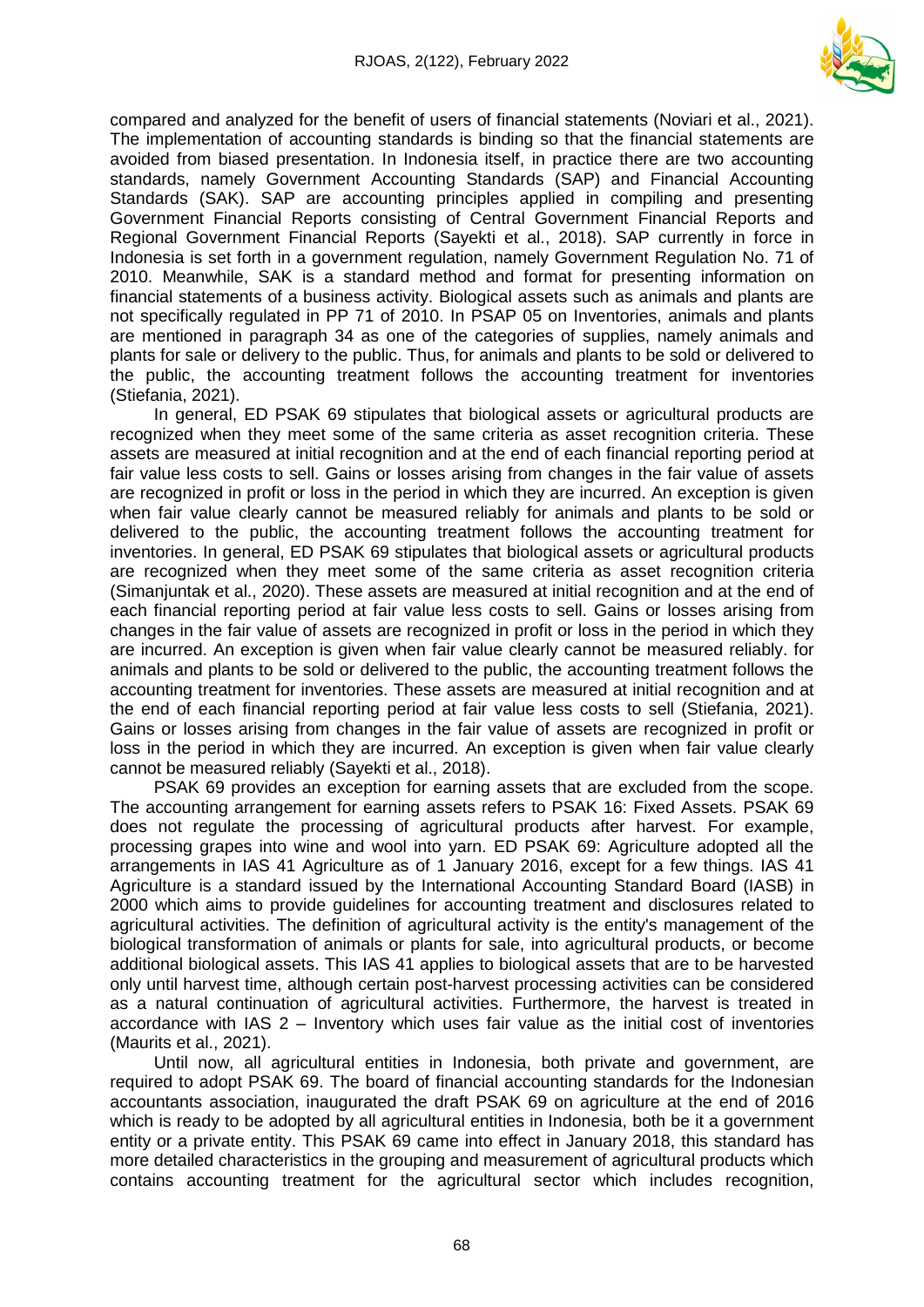

measurement, and disclosure of financial statements of agricultural entities. Biological assets are plants or animals that are controlled or owned by an agricultural entity (Muhamada et al., 2021).

*Accounting Treatment of Biological Assets According to PSAK 69.* Recognition is the process of establishing an item that meets the definition of elements and criteria for recognition in the balance sheet or income statement. Recognition is done by stating the item in words or in the amount of money and including it in the balance sheet or income statement (Simanjuntak et al., 2020). The recognition of a biological asset is carried out only when the entity controls the biological asset, until the recognition of the fair value or the acquisition value of the biological asset can be measured reliably. In agricultural activities, when the seeds are planted at that time all costs incurred for plants to keep growing are recorded in immature platation assets (plants that are immature) (Maurits et al., 2021).

The measurement of gain on initial recognition of biological assets is fair value less estimated costs to sell, while gain on sale is the change in fair value less costs to sell biological assets during the period and is included in the entity's income statement (Stiefania, 2021). Measurement of costs incurred for the maintenance of biological assets, namely all costs incurred and related to biological assets other than the initial cost of purchasing biological assets are measured at fair value and recognized as an expense. Disclosure of biological assets in paragraph 43 of PSAK 69 recommends that entities provide quantitative descriptions of each group distinguishing between mature and immature biological assets, according to the condition of biological assets (Carolina & Kusumawati, 2020).. If an entity measures a biological asset at cost less accumulated depreciation and any accumulated impairment losses at the end of the period as referred to in paragraph 30 of PSAK 69, paragraph 54 of PSAK 69, the entity shall disclose the biological asset with details: (a) Description of the biological asset. (b) An explanation of why fair value reasons cannot be measured reliably. (c) Where applicable, the range of estimates within which fair value is most likely to lie. (d) The depreciation method used. (e) The useful life or depreciation rate used. (f) The gross carrying amount and accumulated depreciation (together with any accumulated impairment losses) at the beginning and end of the period (Yurniwati et al., 2018).

# **CONCLUSION**

PSAK 69: Agriculture provides accounting arrangements that include the recognition, measurement, and disclosure of agricultural activities. PSAK 69 also provides guidance on definitions of some of the terms used in this Statement. In general, PSAK 69 stipulates that biological assets or agricultural products are recognized when they meet some of the same criteria as the asset recognition criteria. These assets are measured at initial recognition and at the end of each financial reporting period at fair value less costs to sell. Gains or losses arising from changes in the fair value of assets are recognized in profit or loss in the period in which they are incurred. An exception is given when fair value clearly cannot be measured reliably. PSAK 69 provides an exception for earning assets that are excluded from the scope of this Standard. The accounting arrangement for earning assets refers to PSAK 16:Fixed Assets. PSAK 69 provides for the accounting for unconditional government grants related to biological assets to be measured at fair value less costs to sell and recognized in profit or loss if, and only if, the government grant becomes receivable. PSAK 69 does not regulate the processing of agricultural products after harvest; for example, processing grapes into wine and wool into yarn. PSAK 69 is effective for financial year periods beginning on or after January 1, 2018 and recorded in accordance with PSAK 25: Accounting Policies, Changes in Accounting Estimates, and Errors. Early application is permitted. An entity shall disclose that fact if it exercises the early implementation option. PSAK 69 provides for the accounting for unconditional government grants related to biological assets to be measured at fair value less costs to sell and recognized in profit or loss if, and only if, the government grant becomes receivable. PSAK 69 does not regulate the processing of agricultural products after harvest; for example, processing grapes into wine and wool into yarn. PSAK 69 is effective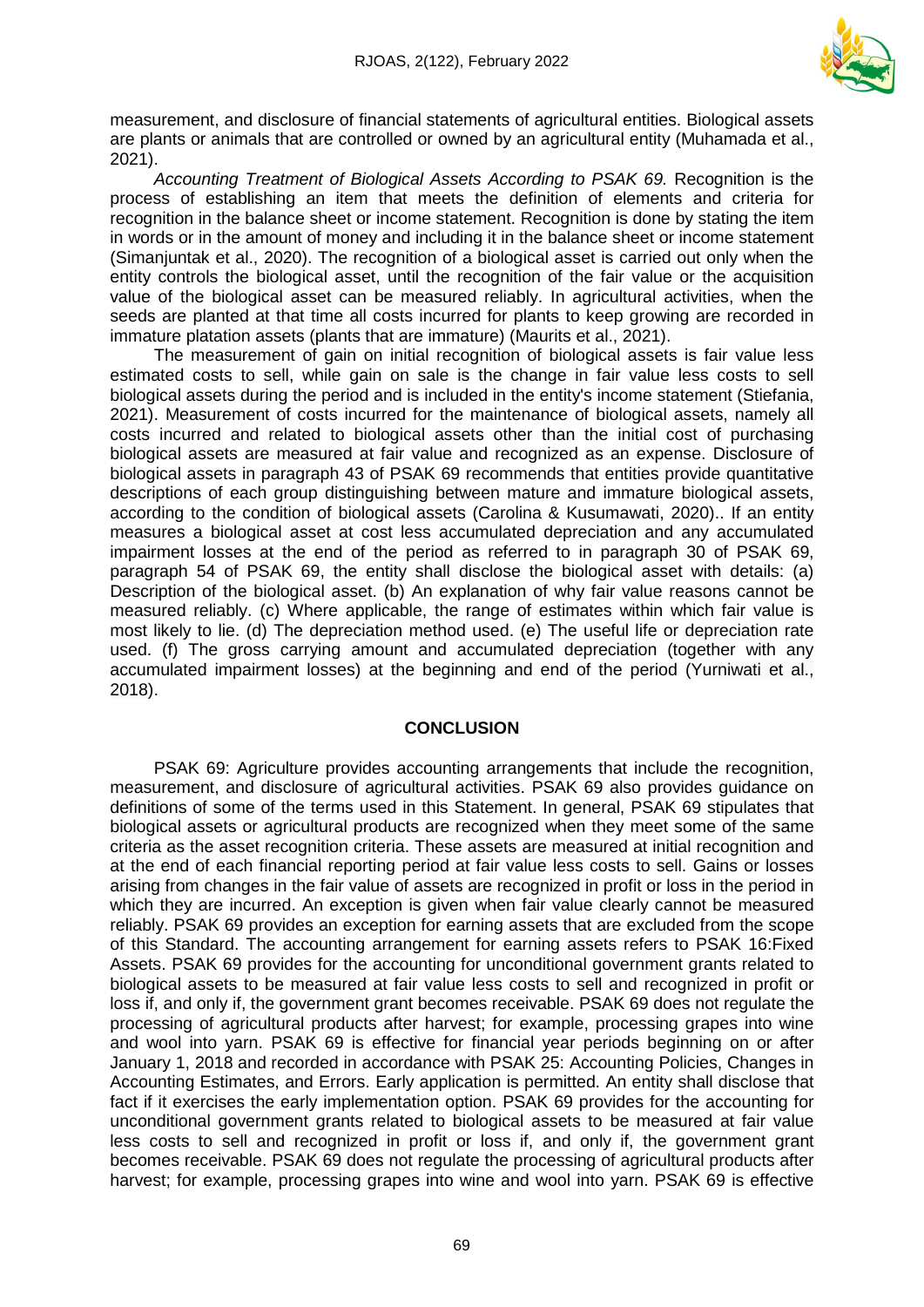

for financial year periods beginning on or after January 1, 2018 and recorded in accordance with PSAK 25: Accounting Policies, Changes in Accounting Estimates, and Errors. Early application is permitted. An entity shall disclose that fact if it exercises the early implementation option. PSAK 69 provides for the accounting for unconditional government grants related to biological assets to be measured at fair value less costs to sell and recognized in profit or loss if, and only if, the government grant becomes receivable. PSAK 69 does not regulate the processing of agricultural products after harvest; for example, processing grapes into wine and wool into yarn. PSAK 69 is effective for financial year periods beginning on or after January 1, 2018 and recorded in accordance with PSAK 25: Accounting Policies, Changes in Accounting Estimates, and Errors. Early application is permitted. An entity shall disclose that fact if it exercises the early implementation option.

In the agricultural sector, there is a biological transformation activity. With this activity, an asset called a biological asset appears. The transformation of biological assets includes the processes of growth, degeneration, production, and procreation that will result in qualitative and quantitative changes in existing plants or animals. Biological assets can produce new assets in the form of agricultural products. Agricultural products are harvested from the entity's biological assets at the point of harvest. With the transformation process on biological assets, a company in the agricultural sector requires proper and reliable recognition and presentation in financial statements of biological assets in accordance with PSAK 69. Biological assets are objects that are very important for companies engaged in agriculture. Between accounting, agriculture and ecotourism are inseparable and have a mutually beneficial relationship. In general, the natural environment has a lower carrying capacity with the carrying capacity of the artificial area, although the demand may be very high, it is the carrying capacity that is limiting. If a conservation area is developed for ecotourism, then foreign exchange and tourist spending are encouraged to be enjoyed as much as possible by the state or state or local government. In general, the natural environment has a lower carrying capacity with the carrying capacity of the artificial area, although the demand may be very high, it is the carrying capacity that is limiting. If a conservation area is developed for ecotourism, foreign exchange and tourist spending are encouraged to be enjoyed as much as possible by the state or state or local government. In general, the natural environment has a lower carrying capacity with the carrying capacity of the artificial area, although the demand may be very high, it is the carrying capacity that is limiting. If a conservation area is developed for ecotourism, then foreign exchange and tourist spending are encouraged to be enjoyed as much as possible by the state or state or local government.

# **REFERENCES**

- 1. Acar, A. Z., & Uzunlar, M. B. (2014). The Effects of Process Development and Information Technology on Time-based Supply Chain Performance. Procedia - Social and Behavioral Sciences, 150, 744–753. https://doi.org/10.1016/j.sbspro.2014.09.044.
- 2. Atmadja, Anantawikarama Tungga, Ariyani, L. P. S., & Atmadja, N. B. (2016). Women as Canang Sari Street Vendors in Bali. Komunitas: International Journal of Indonesian Society and Culture, 8(1), 85–93. https://doi.org/10.15294/komunitas.v8i1.5116.
- 3. Atmadja, Anantawikrama Tungga, & Saputra, K. A. K. (2014). The Effect Of Emotional Spiritual Quotient (ESQ) To Ethical Behavior In Accounting Profession With Tri Hita Karana Culture's As A Moderating Variable. Research Journal of Finance and Accounting, 5(7), 187–197.
- 4. Barton, A. (2011). Why governments should use the government finance statistics accounting system. Abacus, 47(4), 411–445. https://doi.org/10.1111/j.1467- 6281.2011.00347.x.
- 5. Bhochhibhoya, S., Pizzol, M., Marinello, F., & Cavalli, R. (2020). Sustainability performance of hotel buildings in the Himalayan region. Journal of Cleaner Production, 250, 119538. https://doi.org/10.1016/j.jclepro.2019.119538.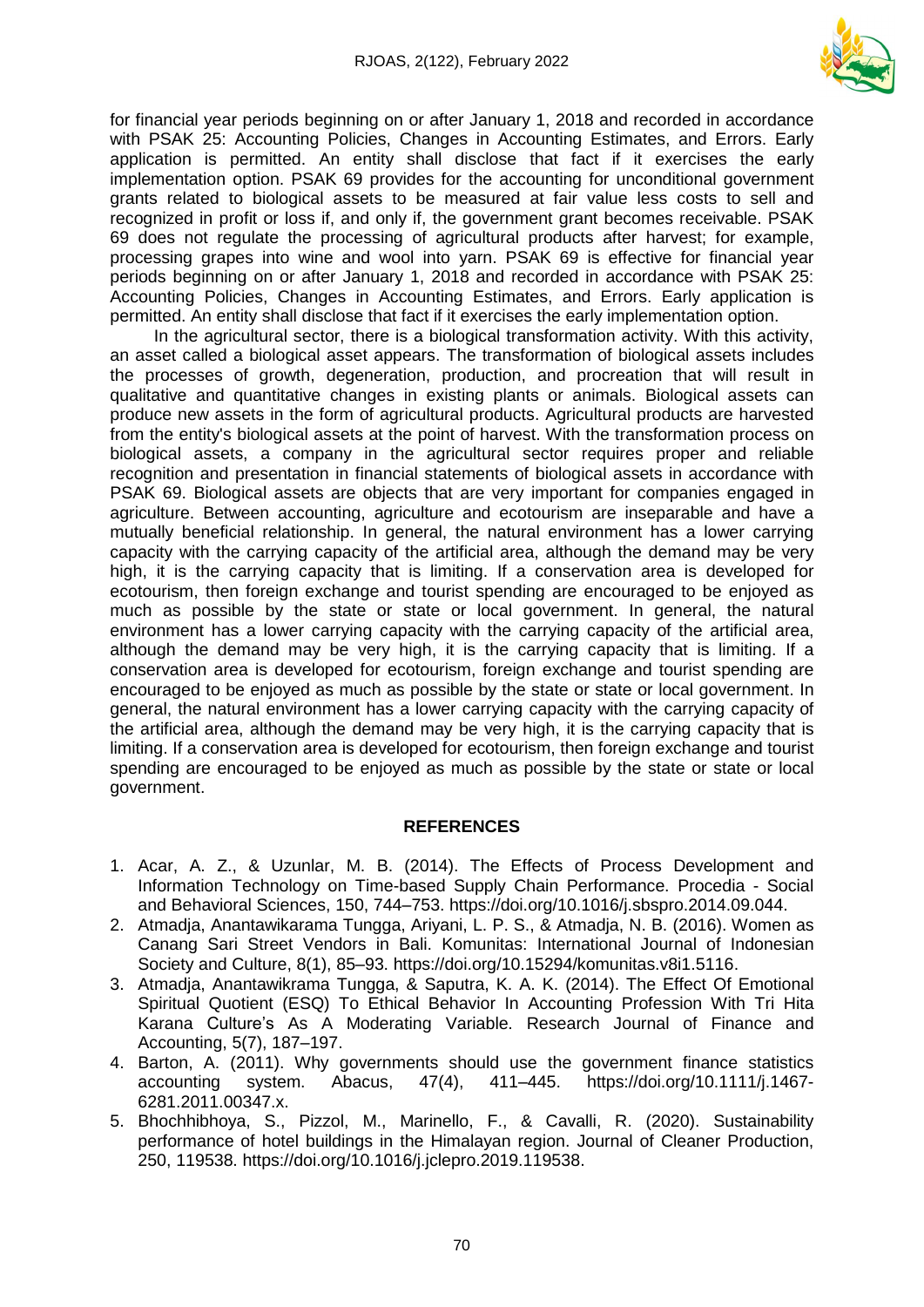

- 6. Carolina, A., & Kusumawati, F. (2020). Firm characteristics and Biological Asset Disclosure on Agricultural Firms. Jurnal Akuntansi dan Keuangan, 22(2), 59-71.
- 7. Deininger, K., Nagarajan, H. K., & Singh, S. K. (2019). Women ' s political leadership and economic empowerment : Evidence from public works in India. Journal of Comparative Economics, xxx(December), 1–15. https://doi.org/10.1016/j.jce.2019.12.003.
- 8. Dewi, L. K. Y. (2014). Modeling the Relationships between Tourism Sustainable Factor in the Traditional Village of Pancasari. Procedia - Social and Behavioral Sciences, 135, 57– 63. https://doi.org/10.1016/j.sbspro.2014.07.325.
- 9. Dobre, R., Cîrstea, A. C., & Drăcea, M. V. (2014). Study of Life Annuity Program Impact on Rural Economy Development. Procedia Economics and Finance, 16(May), 342–347. https://doi.org/10.1016/s2212-5671(14)00812-0.
- 10. García-Frapolli, E., Ayala-Orozco, B., Bonilla-Moheno, M., Espadas-Manrique, C., & Ramos-Fernández, G. (2007). Biodiversity conservation, traditional agriculture and ecotourism: Land cover/land use change projections for a natural protected area in the northeastern Yucatan Peninsula, Mexico. Landscape and urban planning, 83(2-3), 137- 153.
- 11. George, O. J., Kuye, O. L., & Onokala, U. C. (2012). Corporate Social Irresponsibility (CSI) a Catalyst to the Niger Delta Crisis: The Case of Nigerian Oil Multinational Companies versus the Militants of Niger Delta Region of Nigeria. Journal of Management Research, 4(2). https://doi.org/10.5296/jmr.v4i2.1186.
- 12. Gupta, A., Dash, S., & Mishra, A. (2019). All that glitters is not green: Creating trustworthy ecofriendly services at green hotels. Tourism Management, 70(July 2017), 155–169. https://doi.org/10.1016/j.tourman.2018.08.015.
- 13. Hardy, P. Y., Dray, A., Cornioley, T., David, M., Sabatier, R., Kernes, E., & Souchère, V. (2020). Public policy design: Assessing the potential of new collective Agri-Environmental Schemes in the Marais Poitevin wetland region using a participatory approach. Land Use Policy, 97(April), 104724. https://doi.org/10.1016/j.landusepol.2020.104724.
- 14. Jayawarsa, A.. K., Purnami, A. A. S., & Saputra, K. A. K. (2021). Pentahelix To Build Sustainable Village And Tourism : A Theoretical Study. American Research Journal of Humanities & Social Science (ARJHSS), 04(11), 20–27.
- 15. Kartikasari, M. D., Rahmatika, D. N., & Sumarno, S. (2021). Biological Asset: What is The Impact on Agricultural Companies?. Jurnal Akuntansi dan Pajak, 22(1).
- 16. Kuo, N. W., Chen, Y. J., & Huang, C. L. (2006). Linkages between organic agriculture and agro-ecotourism. Renewable Agriculture and Food Systems, 21(4), 238-244.
- 17. Lai, C. C., Hu, S. W., & Fan, C. P. (2005). The overshooting hypothesis of agricultural prices: The role of asset substitutability. Journal of Agricultural and Resource Economics, 128-150.
- 18. Lesmana, H., & Sugiarto, S. (2021). Formulating A Competitive Advantage Model for Tourism Destinations in Indonesia. Journal of Asian Finance, Economics and Business, 8(3), 237–250. https://doi.org/10.13106/jafeb.2021.vol8.no3.0237.
- 19. Lonn, P., Mizoue, N., Ota, T., Kajisa, T., & Yoshida, S. (2018). Evaluating the contribution of community-based ecotourism (CBET) to household income and livelihood changes: A case study of the Chambok CBET program in Cambodia. Ecological Economics, 151, 62- 69.
- 20. Mahmud, M., & Riley, E. (2021). Household response to an extreme shock: Evidence on the immediate impact of the Covid-19 lockdown on economic outcomes and well-being in rural Uganda. World Development, 140(March 2020), 105318. https://doi.org/10.1016/j.worlddev.2020.105318.
- 21. Maurits, F., Hernawati, E., & Wijaya, S. Y. (2021). Accounting treatment analysis of agricultural activities in presesenting financial statements based on PSAK 69. International Journal of Research in Business and Social Science, 10(4), 255-263.
- 22. Menezes, V. O., & Cunha, S. K. (2016). Eco-innovation and competitive strategy in global hotel chains: developing a conceptual relationship model. Sustainable Tourisim VII, 1(St), 177–188. https://doi.org/10.2495/st160151.
- 23. Mihalič, T., Žabkar, V., & Cvelbar, L. K. (2012). A hotel sustainability business model: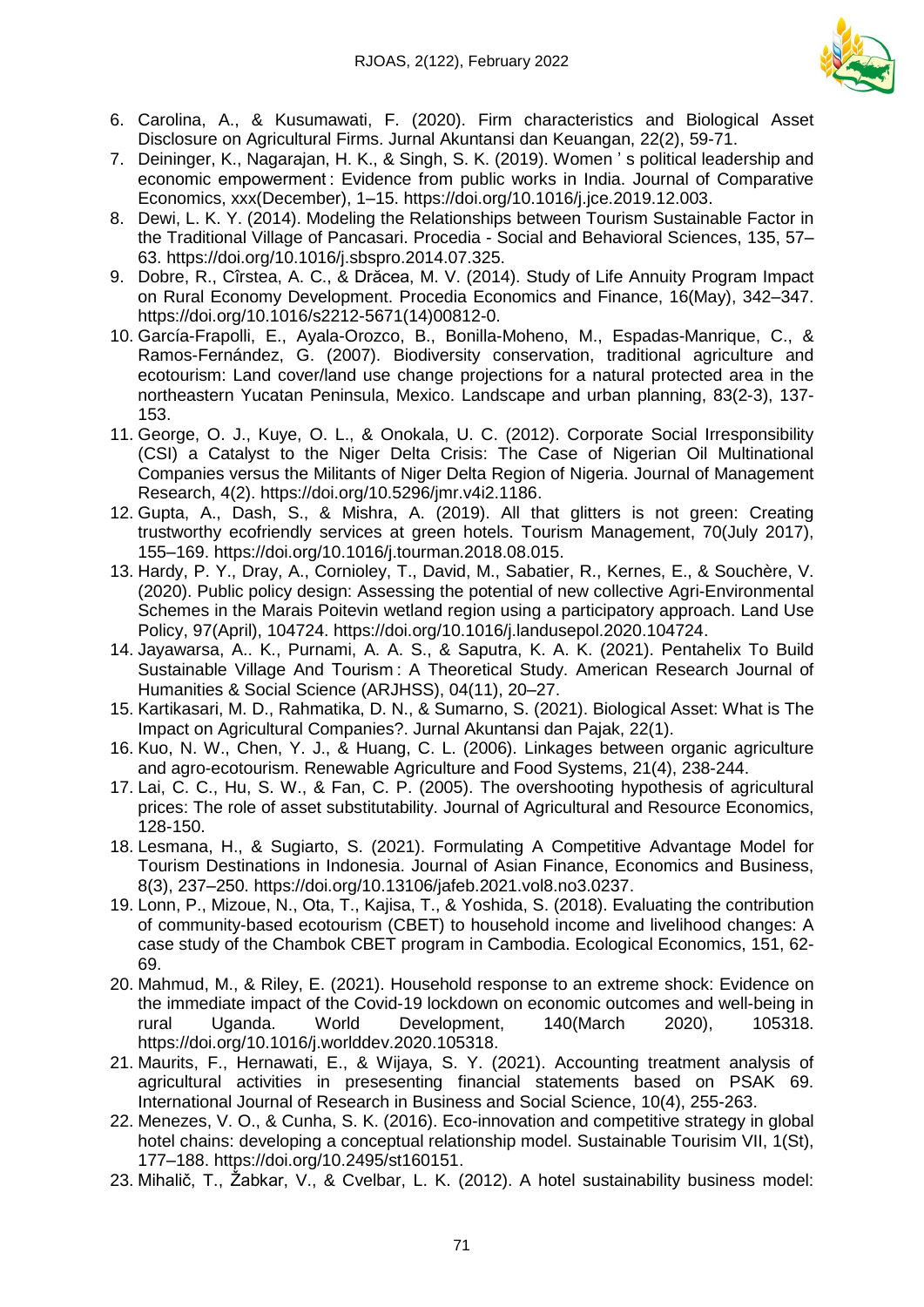

Evidence from Slovenia. Journal of Sustainable Tourism, 20(5), 701–719. https://doi.org/10.1080/09669582.2011.632092.

- 24. Milanés Batista, C., Planas, J. A., Pelot, R., & Núñez, J. R. (2020). A new methodology incorporating public participation within Cuba's ICZM program. Ocean and Coastal Management, 186(January). https://doi.org/10.1016/j.ocecoaman.2020.105101.
- 25. Mondelli, M. P., & Klein, P. G. (2014). Private equity and asset characteristics: The case of agricultural production. Managerial and Decision Economics, 35(2), 145-160.
- **26.** Muhamada, F. M., Harnawati, E., & Wijaya, S. Y. (2021). Accounting treatment analysis of agricultural activities in presenting financial statements based on PSAK 69 IN PT IJ. International Journal of Research in Business and Social Science (2147-4478), 10(4), 255-263.
- 27. Mulawarman, A. D. (2019). Tazkiyah: Metodologi Rekonstruksi Akuntansi Pertanian. Assets: Jurnal Akuntansi Dan Pendidikan, 8(2), 78. https://doi.org/10.25273/jap.v8i2.4656.
- 28. Murti, A. K., Trisnadewi, A. A. E., Citraresmi, L. D., & Saputra, K. A. K. (2018). SAK ETAP, Kualitas Laporan Keuangan dan Jumlah Kredit yang diterima UMKM. Ekuitas: Jurnal Pendidikan Ekonomi, 6(2), 52–61. https://doi.org/10.23887/ekuitas.v6i2.16300.
- 29. Noviari, N., Damayanthi, I. G. A. E., & Suaryana, I. G. N. A. (2021). Earnings quality before and after the implementation of PSAK 69. Accounting, 7(4), 727-734.
- 30. Perdana, M. C., Hadisusanto, S., & Purnama, I. L. S. (2020). Implementation of a fullscale constructed wetland to treat greywater from tourism in Suluban Uluwatu Beach, Bali, Indonesia. Heliyon, 6(10), e05038. https://doi.org/10.1016/j.heliyon.2020.e05038.
- 31. Popescu, D.-L. (2014). Subsistence/Semi-subsistence Agricultural Exploitations: Their Roles and Dynamics within Rural Economy/Rural Sustainable Development in Romania. Procedia Economics and Finance, 16(May), 563–567. https://doi.org/10.1016/s2212- 5671(14)00840-5.
- 32. Pranita, D. (2016). Membangun Kapabilitas Dan Strategi Keberlanjutan Untuk Meningkatkan Keunggulan Bersaing Pariwisata Bahari Indonesia. Jurnal Vokasi Indonesia, 4(2). https://doi.org/10.7454/jvi.v4i2.104.
- 33. Rocha, S. D., Oliveira, D. D. L., Loose, C. E., & Porto, W. S. (2016). Measurement and disclosure of the bearer biological asset at the fair value in beekeeping: an alternative to the historical cost. Custos e@ gronegócio on line, 12(3).
- 34. Rodríguez Bolívar, M. P., Navarro Galera, A., & Alcaide Muñoz, L. (2015). Governance, transparency and accountability: An international comparison. Journal of Policy Modeling, 37(1), 136–174. https://doi.org/10.1016/j.jpolmod.2015.01.010.
- 35. Saputra, K.A.K. (2021). the Effect of Sound Governance and Public Finance Management on the Performance of Local Governments. Russian Journal of Agricultural and Socio-Economic Sciences (RJOAS), 10(118), 32–43. https://doi.org/10.18551/rjoas.2021-10.04.
- 36. Saputra, Komang Adi Kurniawan., Manurung, D. T. H., Rachmawati, L., Siskawati, E., & Genta, F. K. (2021). Combining the Concept of Green Accounting With the Regulation of Prohibition of Disposable Plastic Use. International Journal of Energy Economics and Policy, 11(4), 84–90. https://doi.org/10.32479/ijeep.10087.
- 37. Sara, I. M., & Saputra, K. A. K. (2021). Easy Access To Public Services Through Digital Village. Russian Journal of Agricultural and Socio-Economic Sciences (RJOAS), 11(109), 109–118. https://doi.org/10.18551/rjoas.2021-11.13.
- 38. Sara, I. M., Saputra, K. A. K., & Larasdiputra, G. D. (2021). Community Service Activities For Development Of (A Study Based On Community Service In Siangan Village , Gianyar). Palarch's Journal Of Archaeology Of Egypt/Egyptology, 18(4), 6358–6369.
- 39. Sayekti, Y., Irmadariyani, R., Agustini, A. T., & Supatmoko, D. (2018). The Implementation of Accounting Standards for Agriculture (Psak 69): The Analysis of Companies' Readiness. International Journal of Accounting, 6(2), 23-28.
- 40. Şerbu, R. S. (2014). An Interdisciplinary Approach to the Significance of Digital Economy for Competitiveness in Romanian Rural Area Through E-agriculture. Procedia Economics and Finance, 16(May), 13–17. https://doi.org/10.1016/s2212-5671(14)00768-0.